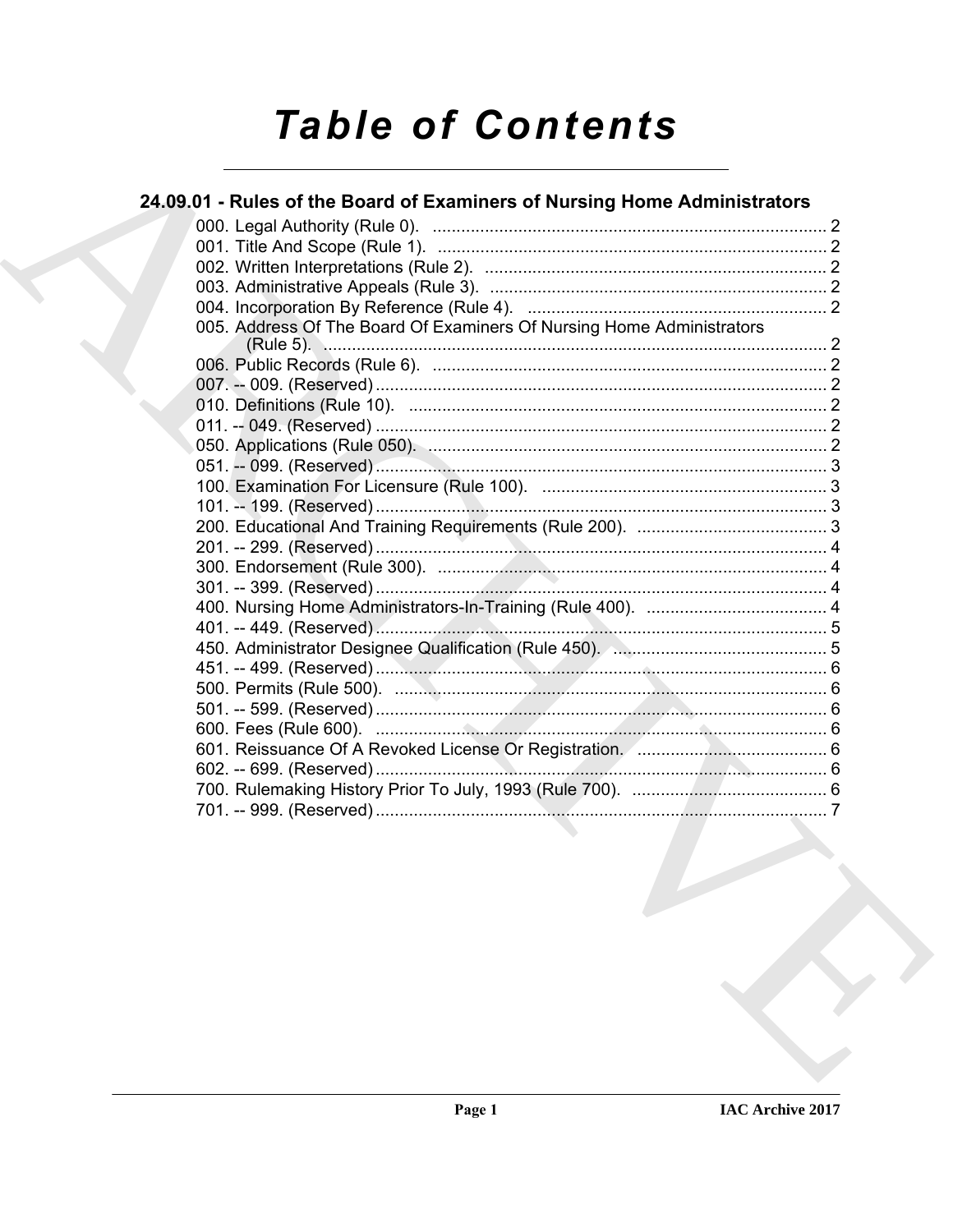#### **IDAPA 24 TITLE 09 CHAPTER 01**

#### <span id="page-1-0"></span>**24.09.01 - RULES OF THE BOARD OF EXAMINERS OF NURSING HOME ADMINISTRATORS**

#### <span id="page-1-1"></span>**000. LEGAL AUTHORITY (RULE 0).**

These rules are hereby prescribed and established pursuant to the authority vested in the Board of Examiners of Nursing Home Administrators by the provisions of Section 54-1604, Idaho Code. (7-1-93)

#### <span id="page-1-2"></span>**001. TITLE AND SCOPE (RULE 1).**

These rules shall be cited as IDAPA 24.09.01, "Rules of the Board of Examiners of Nursing Home Administrators."  $(7-1-93)$ 

#### <span id="page-1-3"></span>**002. WRITTEN INTERPRETATIONS (RULE 2).**

The board may have written statements that pertain to the interpretation of the rules of this chapter. Such interpretations, if any, are available for public inspection and copying at cost in the main office of the Bureau of Occupational Licenses. (3-13-02) Occupational Licenses.

#### <span id="page-1-4"></span>**003. ADMINISTRATIVE APPEALS (RULE 3).**

Administrative appeals shall be governed by the Administrative Procedure Act, Title 67, Chapter 52, Idaho Code. (3-13-02)

#### <span id="page-1-5"></span>**004. INCORPORATION BY REFERENCE (RULE 4).**

These rules do not incorporate by reference any document other than those sections of Idaho Code so referenced. (3-13-02)

#### <span id="page-1-6"></span>**005. ADDRESS OF THE BOARD OF EXAMINERS OF NURSING HOME ADMINISTRATORS (RULE 5).**

**CHAPTER 01**<br>
24.09.01 - RULES OF THE BOARD OF EXAMINERS OF NURSING HOME ADMINISTRATORS<br>
1991. LECAL ALTITORITY (RULE B)<br>
1992. TITLE AND SCOPE (RULE B).<br>
1993. And 13 de technique of School Science of School Science of S The office of the Board of Examiners of Nursing Home Administrators is located within the Bureau of Occupational Licenses, 700 W. State Street, Boise, Idaho 83702. The Bureau is open between the hours of 8:00 a.m. and 5:00 p.m. each day except Saturdays, Sundays and holidays. The telephone number of the Board is (208) 334-3233. The Board's fax number is (208) 334-3945. The Board's e-mail address is nha@ibol.idaho.gov. The Board's official website is http://www.ibol.idaho.gov. (4-6-05) website is http://www.ibol.idaho.gov.

#### <span id="page-1-7"></span>**006. PUBLIC RECORDS (RULE 6).**

The records associated with the Board of Examiners of Nursing Home Administrators are subject to the provisions of the Idaho Public Records Act, Title 74, Chapter 1, Idaho Code. (3-13-02) the Idaho Public Records Act, Title 74, Chapter 1, Idaho Code.

#### <span id="page-1-8"></span>**007. -- 009. (RESERVED)**

#### <span id="page-1-14"></span><span id="page-1-9"></span>**010. DEFINITIONS (RULE 10).**

<span id="page-1-15"></span>**01. Board**. The Board of Examiners of Nursing Home Administrators as prescribed in Section 54-<br>(7-1-93) 1601, Idaho Code.

<span id="page-1-16"></span>**02. Bureau**. The Bureau of Occupational Licenses as prescribed in Sections 54-1603 and 67-2602, Idaho Code.

<span id="page-1-17"></span>**03. NAB**. NAB shall mean the national association of boards of examiners for nursing home rators. (4-6-05) administrators.

#### <span id="page-1-10"></span>**011. -- 049. (RESERVED)**

#### <span id="page-1-12"></span><span id="page-1-11"></span>**050. APPLICATIONS (RULE 050).**

Applications will be on forms approved by the Board. (4-6-05) (4-6-05)

<span id="page-1-13"></span>**01. Board Consideration**. No application will be considered for any action unless accompanied by the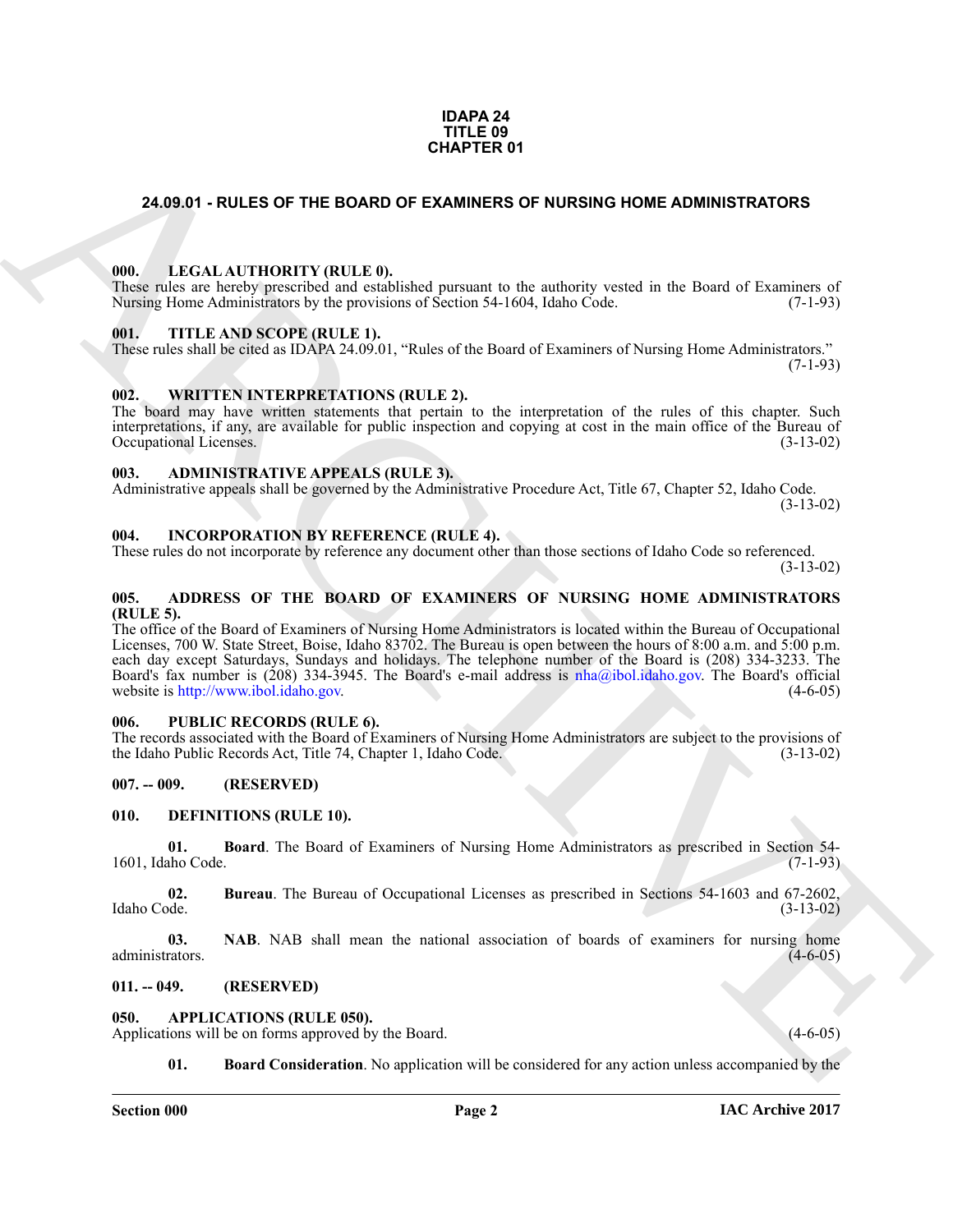## *Bureau of Occupational Licenses*

# *IDAHO ADMINISTRATIVE CODE IDAPA 24.09.01 - Rules of the Board of Examiners*

appropriate fees and until the required supporting documentation is received by the Bureau. (4-6-05)

<span id="page-2-4"></span>**02. Filing Deadline**. To be considered by the Board, properly completed applications must be received by the Bureau at least thirty (30) days prior to the first day of the month in which the Board will meet. (4-6-05)

<span id="page-2-5"></span>**03.** Lack of Activity. Applications on file with the Board that lack activity for any period of twelve this shall be terminated unless good cause is demonstrated to the Board. (4-6-05)  $(12)$  months shall be terminated unless good cause is demonstrated to the Board.

#### <span id="page-2-0"></span>**051. -- 099. (RESERVED)**

#### <span id="page-2-14"></span><span id="page-2-11"></span><span id="page-2-1"></span>**100. EXAMINATION FOR LICENSURE (RULE 100).**

**Examination Fee**. The examination fee for the national examination shall be in the amount as determined by the National Association of Board of Examiners of Nursing Home Administrators and shall be paid to the entity administering said examination. The examination fee is in addition to the license fee provided for in Section 54-1604, sub-paragraph (g), Idaho Code. (3-10-00)

<span id="page-2-15"></span>**02. Good Moral Character**. Evidence of good moral character on the application form is to be signed by two (2) reputable individuals not more than one (1) of which may be a minister, priest, rabbi, or their equivalent and neither shall be members of the applicant's family. and neither shall be members of the applicant's family.

<span id="page-2-13"></span><span id="page-2-12"></span>**03. Content of Exam, Passing Scores**. The examination shall be that issued by the National Association of Board of Examiners of Nursing Home Administrators, and an examination pertaining to Idaho law and rules governing nursing homes. The passing of the National Association of Board of Examiners of Nursing Home Administrators examination shall be the scale score passing point as established by NAB. The passing score of the Idaho Laws and Rules Examination shall be seventy-five percent (75%). Idaho Laws and Rules Examination shall be seventy-five percent (75%).

**Biomass of Occupations I Licenses**<br>
spinned by the square of the result of the result of the square of the square of the square of the square of the square of the square of the square of the square of the square of the s Date and Location of Exam. Examinations shall be held at the location and at the times determined by the entity administering the national examination. The state examination shall be a take-home examination and be returned to the Board upon submission of the application. The applicant shall further certify to the Board that he or she has reviewed, understands, and will abide by the state laws and rules governing Nursing<br>Home Administrators and facilities. (3-10-00) Home Administrators and facilities.

<span id="page-2-16"></span>**05.** Suitability Requirements. An applicant shall be deemed to have met the suitability requirements to in Section 54-1605. Idaho Code, by compliance with sub-paragraphs 2 or 3 of that section. (7-1-93) referred to in Section 54-1605, Idaho Code, by compliance with sub-paragraphs 2 or 3 of that section.

#### <span id="page-2-6"></span><span id="page-2-2"></span>**101. -- 199. (RESERVED)**

#### <span id="page-2-3"></span>**200. EDUCATIONAL AND TRAINING REQUIREMENTS (RULE 200).**

<span id="page-2-8"></span>**01. Educational Requirements**. In order to be credited toward the educational requirements of the Act, a seminar or course of study must be relevant to nursing home administration as determined by the Board and sponsored by accredited universities or colleges, State or National health related associations, and/or approved by<br>NCERS (National Continuing Education Review Service). (7-1-93) NCERS (National Continuing Education Review Service).

<span id="page-2-10"></span>**02. Requirements for License Renewal**. The department shall refuse to renew a Nursing Home Administrators license unless the required fee is accompanied by evidence of having met the educational and training requirement set forth in these rules on the form provided for that purpose by the Bureau of Occupational Licenses.

(7-1-98)

<span id="page-2-9"></span>**03. Renewal of License**. Applicants for renewal of license shall be required to attend a minimum of twenty (20) clock hours of courses approved under Subsection 200.01 within the preceding twelve-month (12) period. Licensees shall not be required to comply with this requirement during the first year in which they become licensed under this chapter. (4-2-08)

<span id="page-2-7"></span>**Credit Received Toward Renewal of License**. Credit received toward renewal of license may not ard renewal of license for another license year. (7-1-98) be used again toward renewal of license for another license year.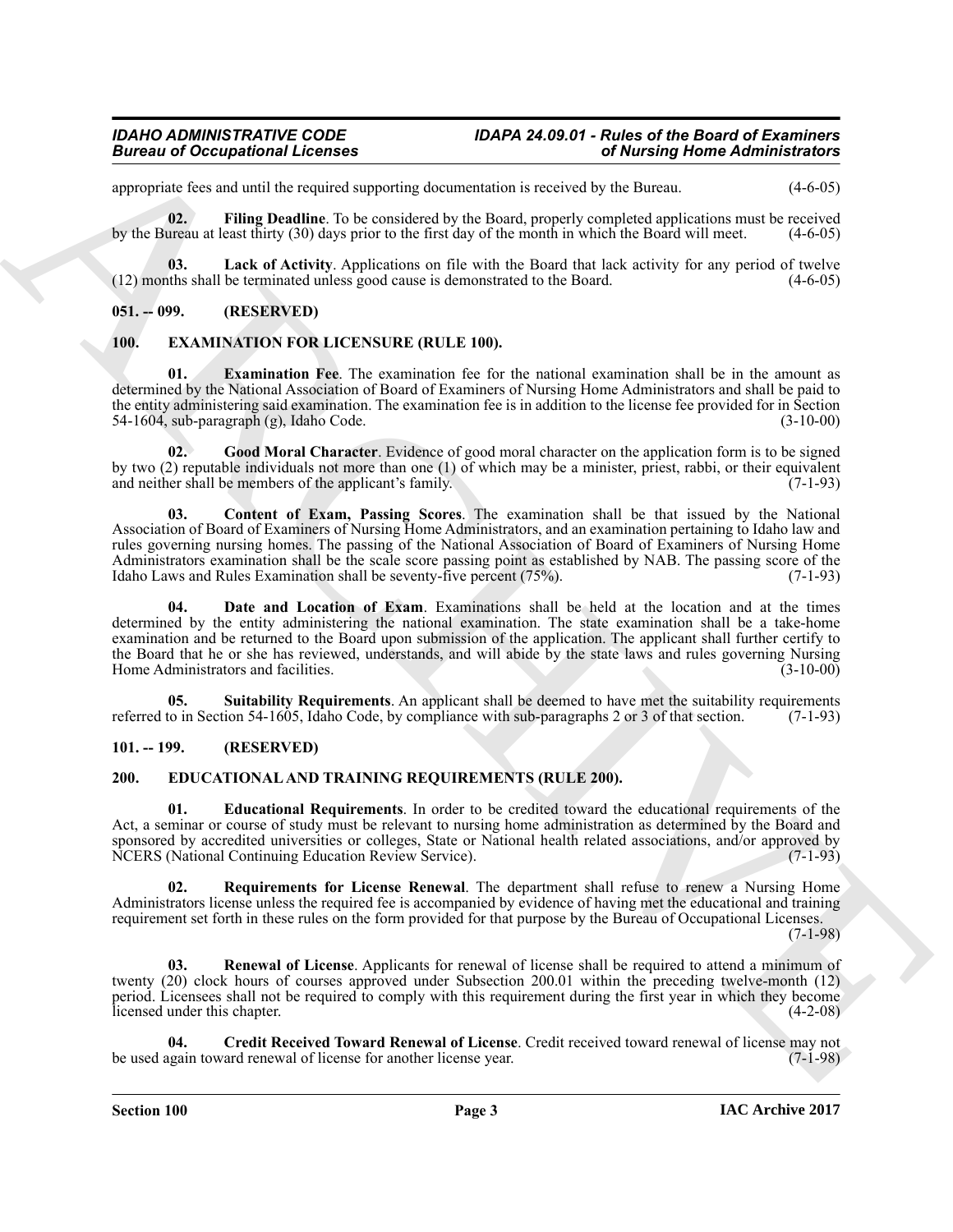<span id="page-3-0"></span>**201. -- 299. (RESERVED)**

#### <span id="page-3-4"></span><span id="page-3-1"></span>**300. ENDORSEMENT (RULE 300).**

Each applicant for licensure by endorsement shall be required to document compliance with each of the following requirements. (4-6-05) requirements.

**01. A Valid License**. Hold a valid and current nursing home administrator license issued in another  $\frac{1}{4-6-05}$  (4-6-05)

<span id="page-3-8"></span><span id="page-3-5"></span>**02. Experience/Education**. (3-30-07)

**a.** One (1) year of experience as an administrator in training in another state; or (3-30-07)

**b.** A total of one (1) year of combined experience obtained in an administrator in training program and ctical experience as an administrator in another state; or (3-30-07) from practical experience as an administrator in another state; or

**c.** A master's degree in health administration related to long-term care from an accredited institution; or  $(3-30-07)$ 

**d.** A master's degree in health administration from an accredited institution and one (1) year nent experience in long-term care. management experience in long-term care.

**03. Criminal History**. Has not been found guilty or convicted or received a withheld judgment or suspended sentence for any felony or any crime involving moral turpitude or received discipline for a license offense<br>in any state. (4-6-05) in any state.  $(4-6-05)$ 

<span id="page-3-9"></span><span id="page-3-7"></span>**04. National Examination**. Has taken and successfully passed the NAB examination. (4-6-05)

<span id="page-3-10"></span><span id="page-3-6"></span>**05.** State Examination. Has taken and successfully completed the state of Idaho examination.  $(4-6-05)$ 

**06. Affidavit**. Has certified under oath to abide by the laws and rules governing the practice of nursing ministration in Idaho. (4-6-05) home administration in Idaho.

#### <span id="page-3-2"></span>**301. -- 399. (RESERVED)**

#### <span id="page-3-11"></span><span id="page-3-3"></span>**400. NURSING HOME ADMINISTRATORS-IN-TRAINING (RULE 400).**

<span id="page-3-14"></span><span id="page-3-13"></span>**01. Related Health Care Field**. "Related health care field" shall mean a field in health care related to administration.

**EUCALITY CONSULTED ASSESSMENT CONTINUOUS CONTINUOUS CONTINUOUS CONTINUOUS CONTINUOUS CONTINUOUS CONTINUOUS CONTINUOUS CONTINUOUS CONTINUOUS CONTINUOUS CONTINUOUS CONTINUOUS CONTINUOUS CONTINUOUS CONTINUOUS CONTINUOUS CON 02. Trainees**. Trainees must work on a full time basis in any capacity in an Idaho licensed nursing home setting. Full time shall be at least a thirty-two (32) hour per week work schedule with consideration for normal leave taken. Failure to comply with this rule or Section 54-1610, Idaho Code, shall not receive credit as a Nursing Home Administrator-In-Training. (4-7-11)

**a.** Each trainee shall register with the Board as a Nursing Home Administrator-In-Training (AIT) by submitting an application provided by the Board together with the required fee. The effective date of each AIT program shall be the date the Board approves the application. (3-13-02)

**b.** Quarterly reports for those trainees employed in a nursing home must reflect that the preceptor of the trainee has instructed, assisted and given assignments as deemed necessary to fulfill the requirements of Subsection 400.03. (7-1-98) Subsection 400.03.

<span id="page-3-12"></span>**03.** Nursing Home Administrator-in-Training Requirements. A Nursing Home Administrator-in-<br>shall be required to train in all domains of nursing home administration including the following: (4-7-11) Training shall be required to train in all domains of nursing home administration including the following: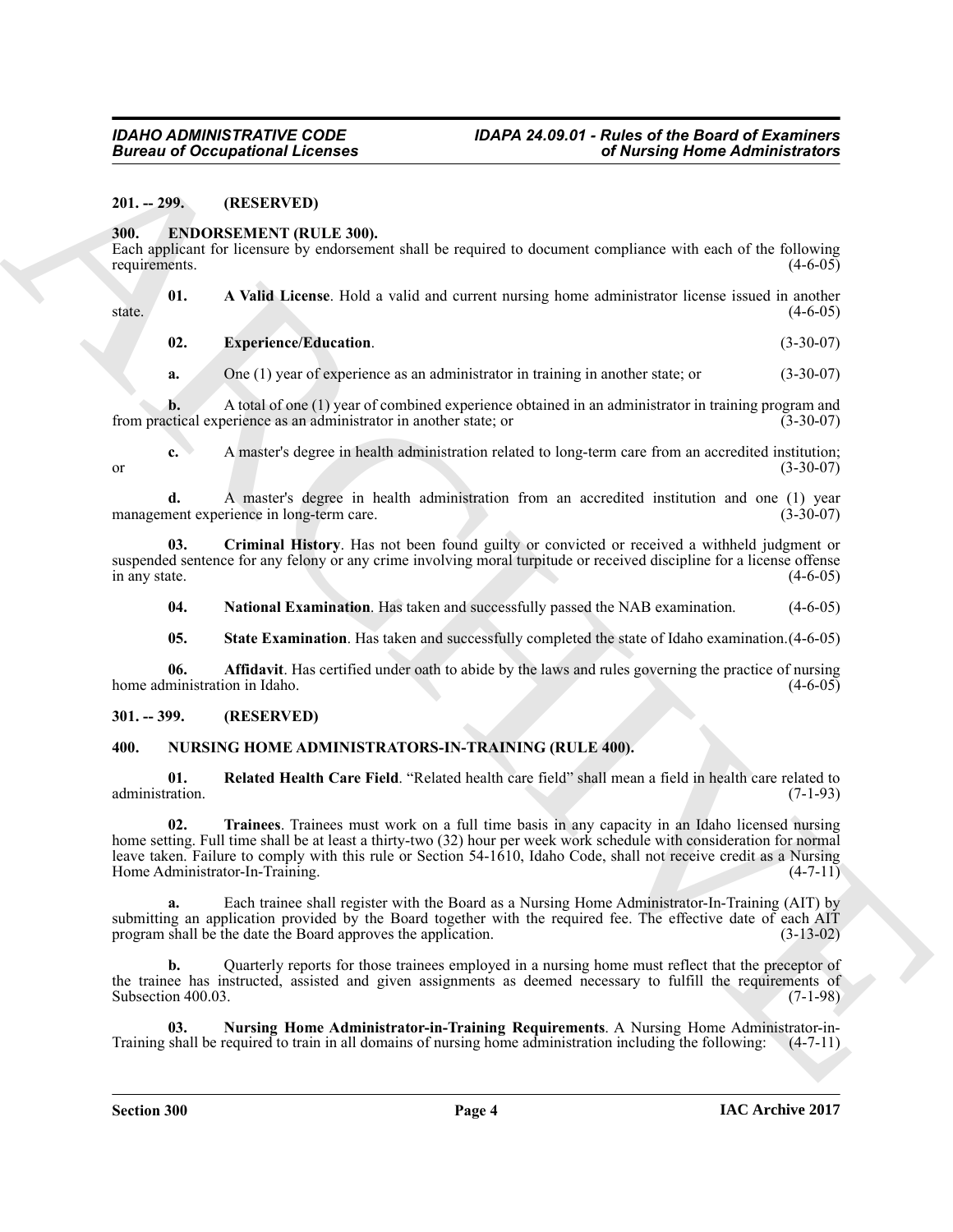## *Bureau of Occupational Licenses*

# *IDAHO ADMINISTRATIVE CODE IDAPA 24.09.01 - Rules of the Board of Examiners*

| a.             | Resident Care Management.                              | $(7-1-98)$ |
|----------------|--------------------------------------------------------|------------|
| $\mathbf{b}$ . | Personnel Management.                                  | $(7-1-93)$ |
| c.             | Financial Management.                                  | $(7-1-93)$ |
| d.             | Environmental Management.                              | $(7-1-98)$ |
| e.             | Meeting Regulations and Governing Entities Directives. | $(7-1-98)$ |
| f.             | Organizational Management.                             | $(7-1-98)$ |

#### <span id="page-4-7"></span><span id="page-4-6"></span>**05. Preceptor Certification**. (7-1-93)

#### <span id="page-4-0"></span>**401. -- 449. (RESERVED)**

#### <span id="page-4-5"></span><span id="page-4-4"></span><span id="page-4-3"></span><span id="page-4-2"></span><span id="page-4-1"></span>**450. ADMINISTRATOR DESIGNEE QUALIFICATION (RULE 450).**

| <b>Bureau of Occupational Licenses</b>                                                                                                                                                                                                                                                                 |                                                                                                                                                                                                                                                                                                                                                                                                                                                                                                                                                                                                                                                                                                          | of Nursing Home Administrators |  |  |
|--------------------------------------------------------------------------------------------------------------------------------------------------------------------------------------------------------------------------------------------------------------------------------------------------------|----------------------------------------------------------------------------------------------------------------------------------------------------------------------------------------------------------------------------------------------------------------------------------------------------------------------------------------------------------------------------------------------------------------------------------------------------------------------------------------------------------------------------------------------------------------------------------------------------------------------------------------------------------------------------------------------------------|--------------------------------|--|--|
| a.                                                                                                                                                                                                                                                                                                     | Resident Care Management.                                                                                                                                                                                                                                                                                                                                                                                                                                                                                                                                                                                                                                                                                | $(7-1-98)$                     |  |  |
| $\mathbf{b}$ .                                                                                                                                                                                                                                                                                         | Personnel Management.                                                                                                                                                                                                                                                                                                                                                                                                                                                                                                                                                                                                                                                                                    | $(7-1-93)$                     |  |  |
| c.                                                                                                                                                                                                                                                                                                     | Financial Management.                                                                                                                                                                                                                                                                                                                                                                                                                                                                                                                                                                                                                                                                                    | $(7-1-93)$                     |  |  |
| d.                                                                                                                                                                                                                                                                                                     | Environmental Management.                                                                                                                                                                                                                                                                                                                                                                                                                                                                                                                                                                                                                                                                                | $(7-1-98)$                     |  |  |
| e.                                                                                                                                                                                                                                                                                                     | Meeting Regulations and Governing Entities Directives.                                                                                                                                                                                                                                                                                                                                                                                                                                                                                                                                                                                                                                                   | $(7-1-98)$                     |  |  |
| f.                                                                                                                                                                                                                                                                                                     | Organizational Management.                                                                                                                                                                                                                                                                                                                                                                                                                                                                                                                                                                                                                                                                               | $(7-1-98)$                     |  |  |
|                                                                                                                                                                                                                                                                                                        | Completion of a specialized course of study in nursing home long-term health care administration<br>approved by NAB or otherwise approved by the Board.                                                                                                                                                                                                                                                                                                                                                                                                                                                                                                                                                  | $(4-6-05)$                     |  |  |
| 04.                                                                                                                                                                                                                                                                                                    | <b>Facility Administrator</b> . The trainee must spend no less than thirty-two (32) hours a month with<br>the preceptor in a training and/or observational situation in the six $(6)$ domains of nursing home administration as<br>outlined in Subsection 400.03. Time spent with the preceptor must be in addition to the full time work that the trainee<br>must perform under Subsection 400.02, unless the Administrator-in-Training role is designated as a full time training<br>position. Collectively, over the twelve (12) month period, quarterly reports must reflect particular emphasis on all six<br>(6) domains of nursing home administration during the time spent in the nursing home. | $(4-7-11)$                     |  |  |
| 05.                                                                                                                                                                                                                                                                                                    | <b>Preceptor Certification.</b>                                                                                                                                                                                                                                                                                                                                                                                                                                                                                                                                                                                                                                                                          | $(7-1-93)$                     |  |  |
| а.                                                                                                                                                                                                                                                                                                     | A nursing home administrator who serves as a preceptor for a nursing home administrator-in-<br>training must be certified by the Board of Examiners of Nursing Home Administrators. The Board will certify the<br>Idaho licensed nursing home administrator to be a preceptor who:                                                                                                                                                                                                                                                                                                                                                                                                                       | $(7-1-98)$                     |  |  |
|                                                                                                                                                                                                                                                                                                        | Is currently practicing as a nursing home administrator and who has practiced a minimum of two<br>(2) consecutive years as a nursing home administrator; and                                                                                                                                                                                                                                                                                                                                                                                                                                                                                                                                             | $(7-1-98)$                     |  |  |
| ii.<br>Board.                                                                                                                                                                                                                                                                                          | Who successfully completes a six $(6)$ clock hour preceptor orientation course approved by the                                                                                                                                                                                                                                                                                                                                                                                                                                                                                                                                                                                                           | $(7-1-93)$                     |  |  |
| The orientation course will cover the philosophy, requirements and practical application of the<br>b.<br>nursing home administrator-in-training program and a review of the six (6) phases of nursing home administration as<br>outlined in Subsection 400.03.<br>$(7-1-93)$                           |                                                                                                                                                                                                                                                                                                                                                                                                                                                                                                                                                                                                                                                                                                          |                                |  |  |
| c.                                                                                                                                                                                                                                                                                                     | The preceptor must be re-certified by the Board every ten $(10)$ years.                                                                                                                                                                                                                                                                                                                                                                                                                                                                                                                                                                                                                                  | $(4-7-11)$                     |  |  |
| $401. - 449.$                                                                                                                                                                                                                                                                                          | (RESERVED)                                                                                                                                                                                                                                                                                                                                                                                                                                                                                                                                                                                                                                                                                               |                                |  |  |
| ADMINISTRATOR DESIGNEE QUALIFICATION (RULE 450).<br>450.<br>In order to practice as an administrator designee, an individual shall register with the Board as an Administrator<br>Designee by submitting an application and providing documentation of each the following requirements.<br>$(3-13-02)$ |                                                                                                                                                                                                                                                                                                                                                                                                                                                                                                                                                                                                                                                                                                          |                                |  |  |
| 01.                                                                                                                                                                                                                                                                                                    | <b>Good Moral Character.</b>                                                                                                                                                                                                                                                                                                                                                                                                                                                                                                                                                                                                                                                                             | $(3-13-02)$                    |  |  |
| a.                                                                                                                                                                                                                                                                                                     | Submit references of good moral character from not less than three (3) persons other than relatives.                                                                                                                                                                                                                                                                                                                                                                                                                                                                                                                                                                                                     | $(3-13-02)$                    |  |  |
| b.<br>turpitude.                                                                                                                                                                                                                                                                                       | Certify they have not been found guilty or convicted of a felony or a misdemeanor involving moral                                                                                                                                                                                                                                                                                                                                                                                                                                                                                                                                                                                                        | $(3-13-02)$                    |  |  |
| 02.                                                                                                                                                                                                                                                                                                    | Age. Provide proof of being at least twenty-one (21) years of age.                                                                                                                                                                                                                                                                                                                                                                                                                                                                                                                                                                                                                                       | $(3-13-02)$                    |  |  |
|                                                                                                                                                                                                                                                                                                        |                                                                                                                                                                                                                                                                                                                                                                                                                                                                                                                                                                                                                                                                                                          |                                |  |  |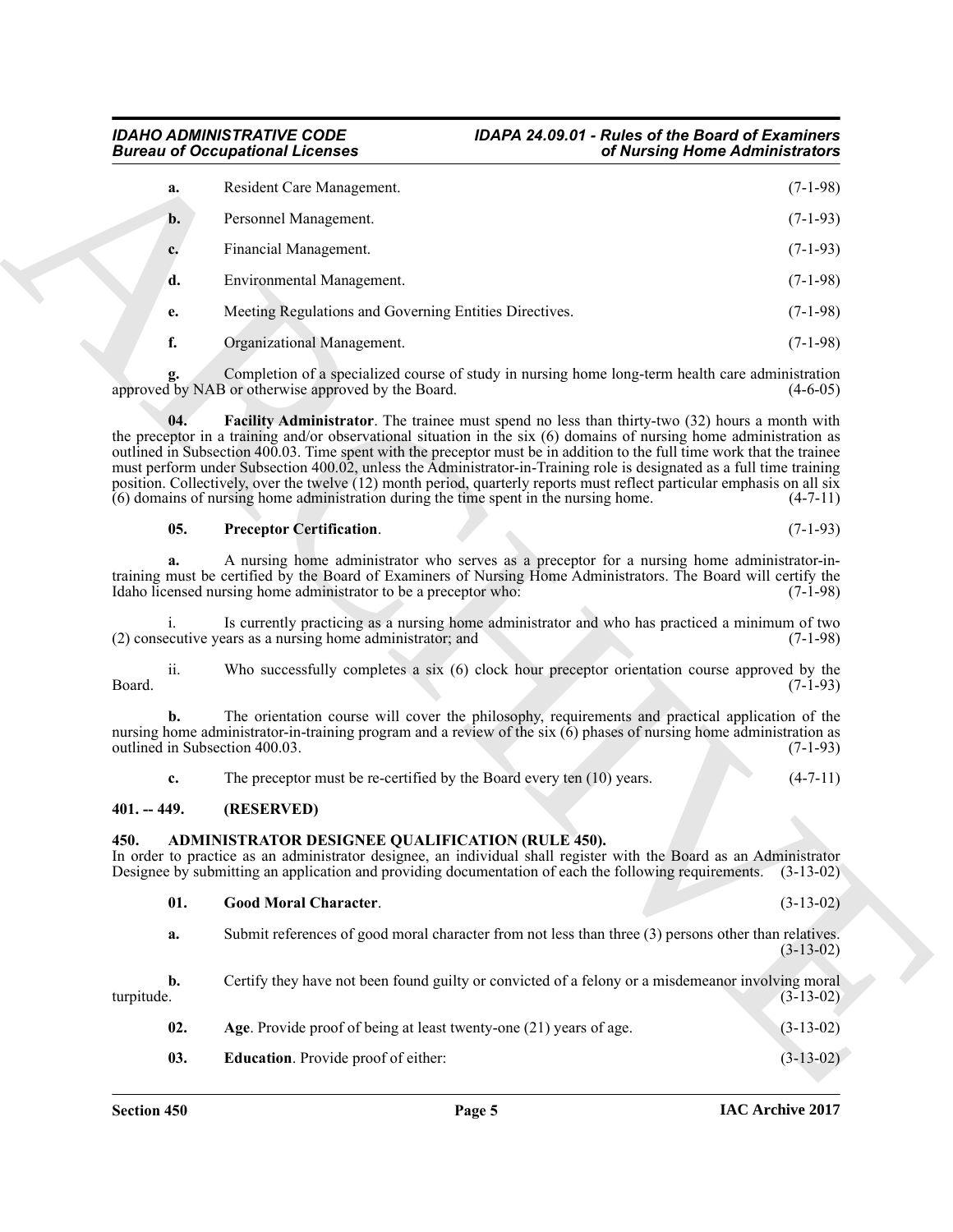#### <span id="page-5-8"></span><span id="page-5-7"></span><span id="page-5-0"></span>**451. -- 499. (RESERVED)**

#### <span id="page-5-16"></span><span id="page-5-14"></span><span id="page-5-1"></span>**500. PERMITS (RULE 500).**

#### <span id="page-5-15"></span><span id="page-5-12"></span><span id="page-5-10"></span><span id="page-5-9"></span><span id="page-5-3"></span><span id="page-5-2"></span>**501. -- 599. (RESERVED)**

|               | <b>Bureau of Occupational Licenses</b>                                                                                                                                                                                                             | of Nursing Home Administrators |             |
|---------------|----------------------------------------------------------------------------------------------------------------------------------------------------------------------------------------------------------------------------------------------------|--------------------------------|-------------|
| a.            | A bachelors degree from an approved college or university, or                                                                                                                                                                                      |                                | $(3-13-02)$ |
| b.            | Two (2) years of satisfactory practical experience in nursing home administration or a related<br>health administration area for each year of the required education as set forth in Section 54-1605(3), Idaho Code;                               |                                | $(3-13-02)$ |
| 04.           | <b>Experience</b> . Provide proof of having one (1) year of management experience in a skilled nursing<br>facility. Experience documented in Subsection 450.03.b. may also be used to meet this requirement.                                       |                                | $(3-13-02)$ |
| 05.           | Authorization. Submit an agreement signed by an Idaho Licensed Nursing Home Administrator<br>who will act as a consultant to assist the designee in administrating the facility.                                                                   |                                | $(3-13-02)$ |
| $451. - 499.$ | (RESERVED)                                                                                                                                                                                                                                         |                                |             |
| 500.          | PERMITS (RULE 500).                                                                                                                                                                                                                                |                                |             |
| 01.           | <b>Requirements for Issuance</b> . A temporary permit may be issued for one $(1)$ year upon application<br>and payment of fees. No more than one (1) temporary permit may be granted to any applicant for any reason.                              |                                | $(7-1-98)$  |
| 02.           | Issuance of a Temporary Permit Does Not Obligate the Board. Issuance of a temporary permit<br>does not obligate the board to subsequently issue a license. Issuance of a subsequent license depends upon a<br>successful application to the Board. |                                | $(7-1-98)$  |
| $501. - 599.$ | (RESERVED)                                                                                                                                                                                                                                         |                                |             |
| 600.          | FEES (RULE 600).                                                                                                                                                                                                                                   |                                |             |
| 01.           | <b>Original License and Annual Renewal Fee.</b>                                                                                                                                                                                                    |                                | $(3-13-02)$ |
| a.            | Original license fee -- two hundred dollars (\$200).                                                                                                                                                                                               |                                | $(4-6-15)$  |
| b.            | Annual renewal fee -- two hundred dollars (\$200).                                                                                                                                                                                                 |                                | $(4-6-15)$  |
| 02.           | <b>Application Fees.</b>                                                                                                                                                                                                                           |                                | $(3-10-00)$ |
| a.            | Original application fee -- two hundred dollars (\$200).                                                                                                                                                                                           |                                | $(4-6-15)$  |
| b.            | Endorsement application fee -- two hundred dollars (\$200).                                                                                                                                                                                        |                                | $(4-6-15)$  |
| 03.           | <b>Temporary Fee.</b>                                                                                                                                                                                                                              |                                | $(3-13-02)$ |
| a.            | Temporary permit fee -- one hundred dollars (\$100).                                                                                                                                                                                               |                                | $(3-13-02)$ |
| b.            | Administrator-In-Training registration fee -- one hundred dollars (\$100).                                                                                                                                                                         |                                | $(3-13-02)$ |
| 04.           | License Reinstatement Fee. License reinstatement fee -- one hundred dollars (\$100).                                                                                                                                                               |                                | $(3-13-02)$ |
| 601.          | REISSUANCE OF A REVOKED LICENSE OR REGISTRATION.<br>Application for the re-issuance of a license shall be made on the same form as an applicant for an original license and<br>submit to a special examination at the discretion of the Board.     |                                | $(7-1-98)$  |
| $602. - 699.$ | (RESERVED)                                                                                                                                                                                                                                         |                                |             |
| 700.          | RULEMAKING HISTORY PRIOR TO JULY, 1993 (RULE 700).                                                                                                                                                                                                 |                                |             |

#### <span id="page-5-17"></span><span id="page-5-13"></span><span id="page-5-11"></span><span id="page-5-6"></span><span id="page-5-5"></span><span id="page-5-4"></span>**602. -- 699. (RESERVED)**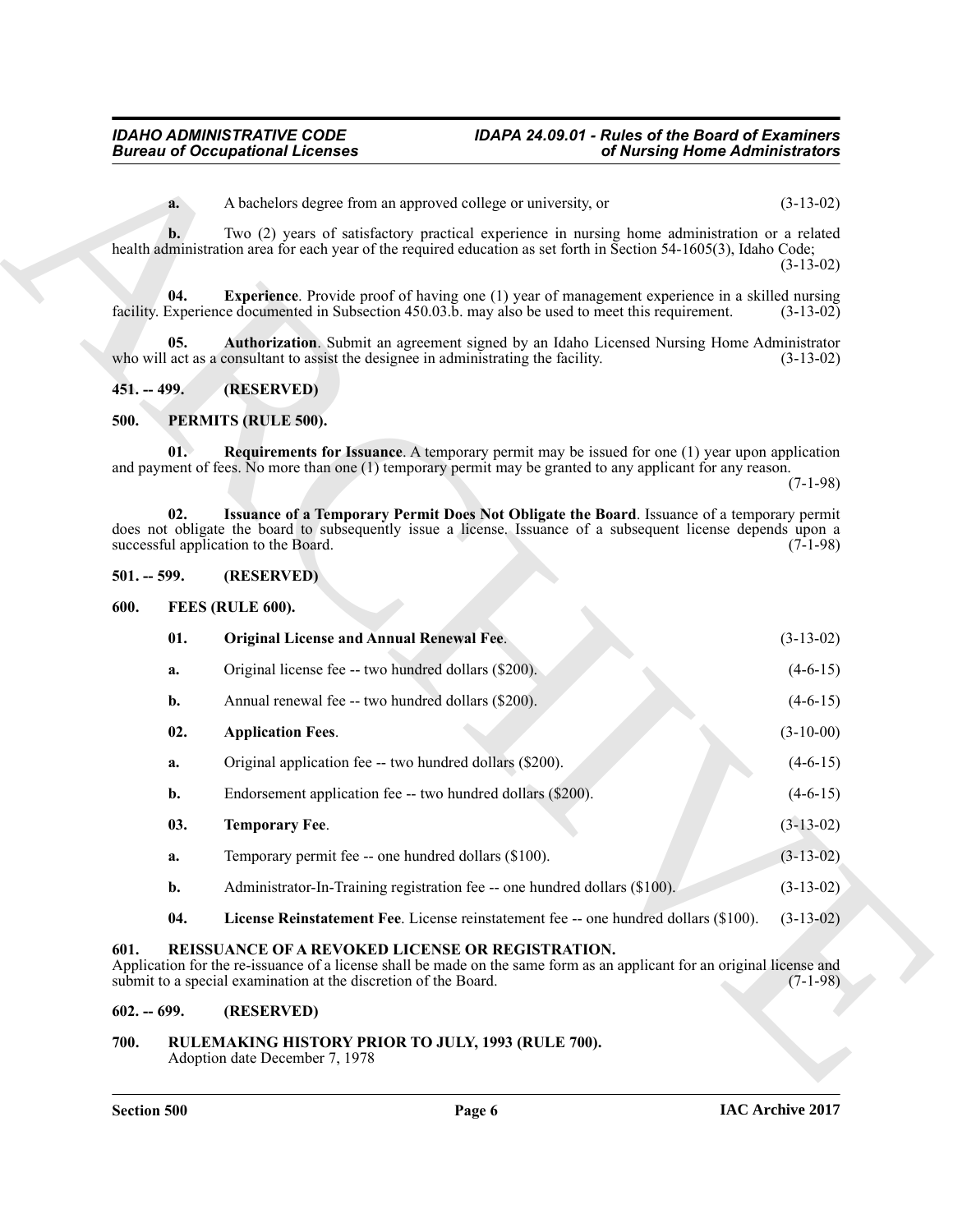ARCHIVES Effective date January 1, 1979 Adoption date December 24, 1985 Effective date January 13, 1986 Effective date January 18, 1990 Adoption date March 26, 1993 Effective date April 15, 1993  $(7-1-93)$ 

#### <span id="page-6-0"></span>**701. -- 999. (RESERVED)**